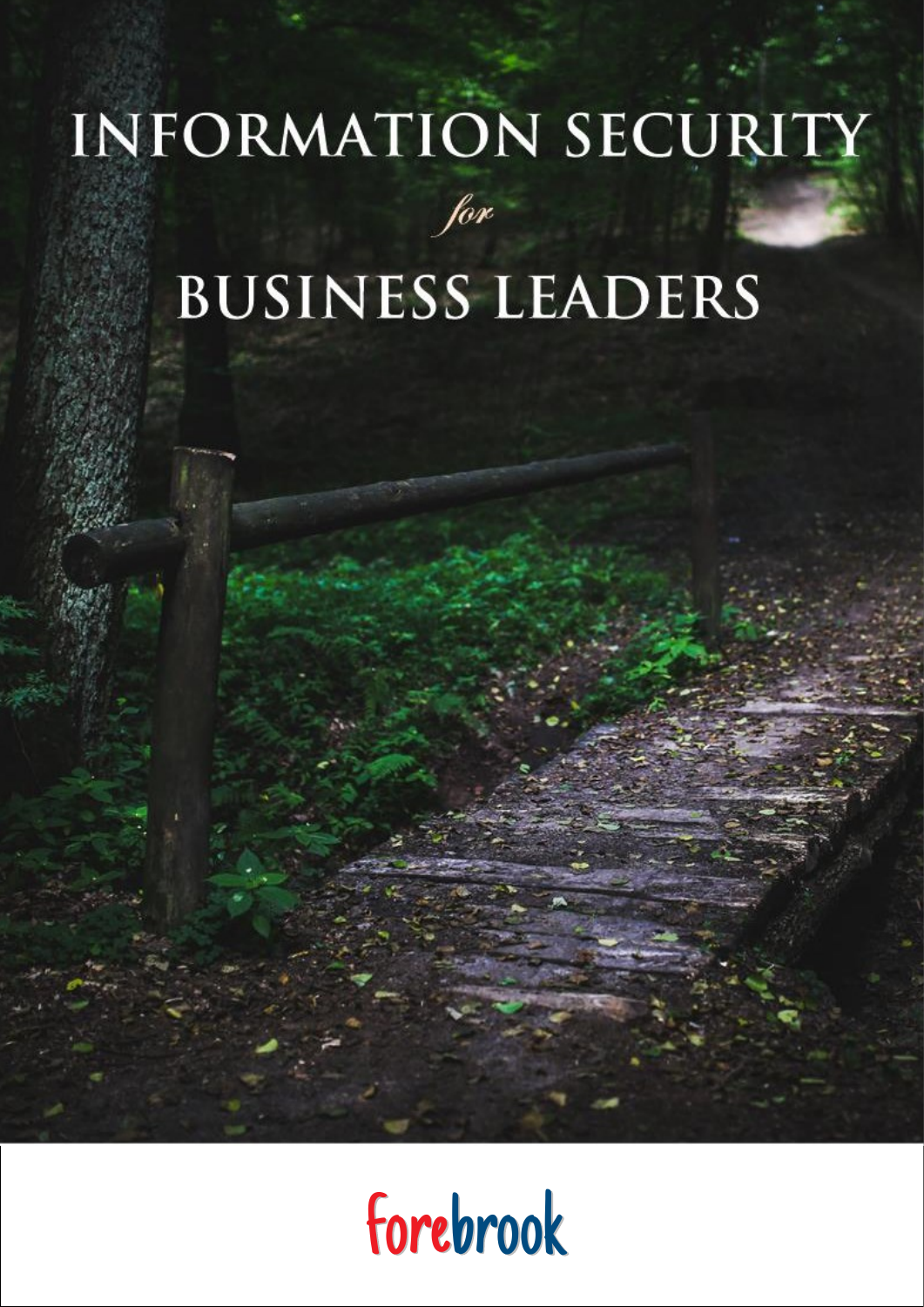#### **INFORMATION SECURITY**

Information and information systems are critical to any organisation in this age. Access to reliable information is a business need and information is a valuable asset. Protection of information and information systems then becomes synonymous with protecting the business.

Organisations continue to face increased risk to information assets and systems that store, process and transmit information. Not only has cybercrime increased in volume but also in sophistication. The executive management bears the responsibility for a major portion of the task of protecting information assets and systems. Effective security requires the active involvement of executives to assess emerging threats and the organisation's response.

#### **WHO SHOULD ATTEND**

▶ CIOs, CISOs, IT Heads, IT Managers, Risk Managers, IT Security and Risk Professionals.

▶ IT Auditors, Audit Managers, Compliance Managers, Regulators, Fraud Examiners.

▶ Senior Management, IT Strategists.

#### **WORKSHOP PRESENTER**

**Ahmed S Anwar** is a senior information security and governance consultant and trainer, with more than 18 years' experience in information security, systems & networking, governance, risk and compliance. He is certified in governance of enterprise IT (CGEIT) in addition to other certifications such as CISSP, CISA, CISM, CRISC, PMP, C/CISO, MCTS and MCSE. He has previously worked in a federal government organisation in Dubai, where he was the Head of Systems, Networking and Security.

#### **PROGRAMME**

| $8.30 - 9.00$   | <b>Arrival</b>       |
|-----------------|----------------------|
| $9.00 - 10.00$  | <b>Session One</b>   |
| $10.00 - 11.00$ | <b>Session Two</b>   |
| $11.00 - 11.15$ | <b>Break</b>         |
| $11.15 - 12.15$ | <b>Session Three</b> |
| $12.15 - 1.15$  | <b>Session Four</b>  |
| $1.15 - 1.30$   | Closing              |
| 1.30 PM         | Lunch                |
|                 |                      |

#### **KEY LEARNING OBJECTIVES**

- **Information Security Concepts**
- **Information Security Related Risks**
- Major Data Breaches and Losses
- Security Standards and Frameworks
- **The Need for Security Governance**
- **Executive** Management for Information Security
- **Understand Common Threats**
- **Information Security and Emerging** Technologies and Trends
- **Need for Security Assessments**
- Role of People in InfoSec